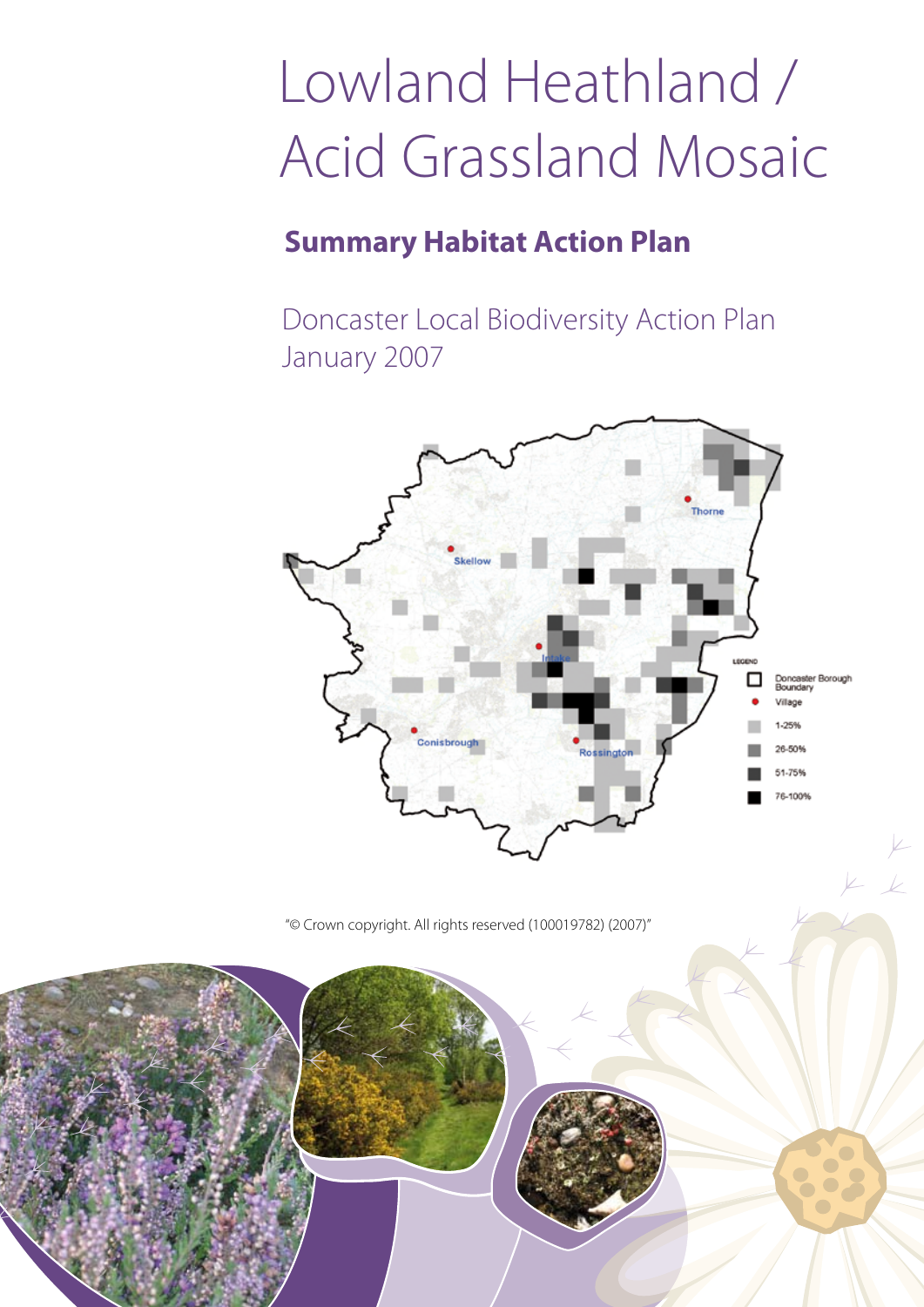

#### 1 Habitat description

Lowland heathland is characterised by the presence of dwarf shrubs such as heather (ling), bell heather and cross leaved heath and is generally found at altitudes below 300 metres above sea level. Heathland often occurs as a mosaic with dry acidic grasslands. Dry lichen and bryophyte-dominated heath, areas of wet heath, gorse and broom scrub, and birch and oak woodland also form important components of the heathland mosaic. With the notable exception of the Humberhead Peatlands National Nature Reserve (NNR), the occurrence of dwarf-shrub heath is very restricted in the Doncaster Borough despite its historic range.

There are three distinct types of lowland heathland present in the Doncaster Borough, these being natural heathland on sandy, acid soils following historic woodland clearance, heathland that has formed following drainage and abandonment of peaty soils, and heathlands that have developed on the acid shale of colliery spoil heaps.

Doncaster's heathlands are important for a number of characteristic fauna including common lizard, adder, nightjar, woodlark and invertebrates, specifically mining bees and wasps. Heathland sites are also notable for the abundance of fungi.

### 2.1 Characteristic heathland species

Wavy hair grass Bracken European gorse Dwarf gorse Hard fern

Spring vetch Shepherd's cress Petty whin Heath cudweed Western gorse

Cranberry Bog-rosemary Bog-myrtle

## 2.2 Characteristic acid grassland species

Bird's-foot Heath bedstraw Harebell Heath rush Mat grass Early hair-grass

Purple moor grass Sheep's sorrel Tormentil Wood sage Common stork's-bill Sand spurrey

Hare's-foot clover Parsley piert Buck's-horn plantain Heath milkwort

#### 3 Current factors causing loss or decline

- Fragmentation and loss caused by development, or agricultural intensification.
- Uncontrolled access and inappropriate recreational use.<br>• The lowering of the water table and land drainage has c
- The lowering of the water table and land drainage has caused the loss of wet heath habitats from many formerly wet sites. General lowering of water tables caused by abstraction for drinking water results in changes to drier habitat types.
- Unsympathetic management of roadside verges and salting of roads causes loss of species diversity and changes in habitat type.
- Lack of traditional grazing management can result in heathland reversion to woodland. Conversely, overgrazing results in sites becoming dominated by grassland.
- Sites where rabbit grazing is the only form of 'management' can be susceptible to fluctuations in grazing pressure during Myxomatosis outbreaks.
- There are fewer mixed farms and therefore fewer grazing herds available.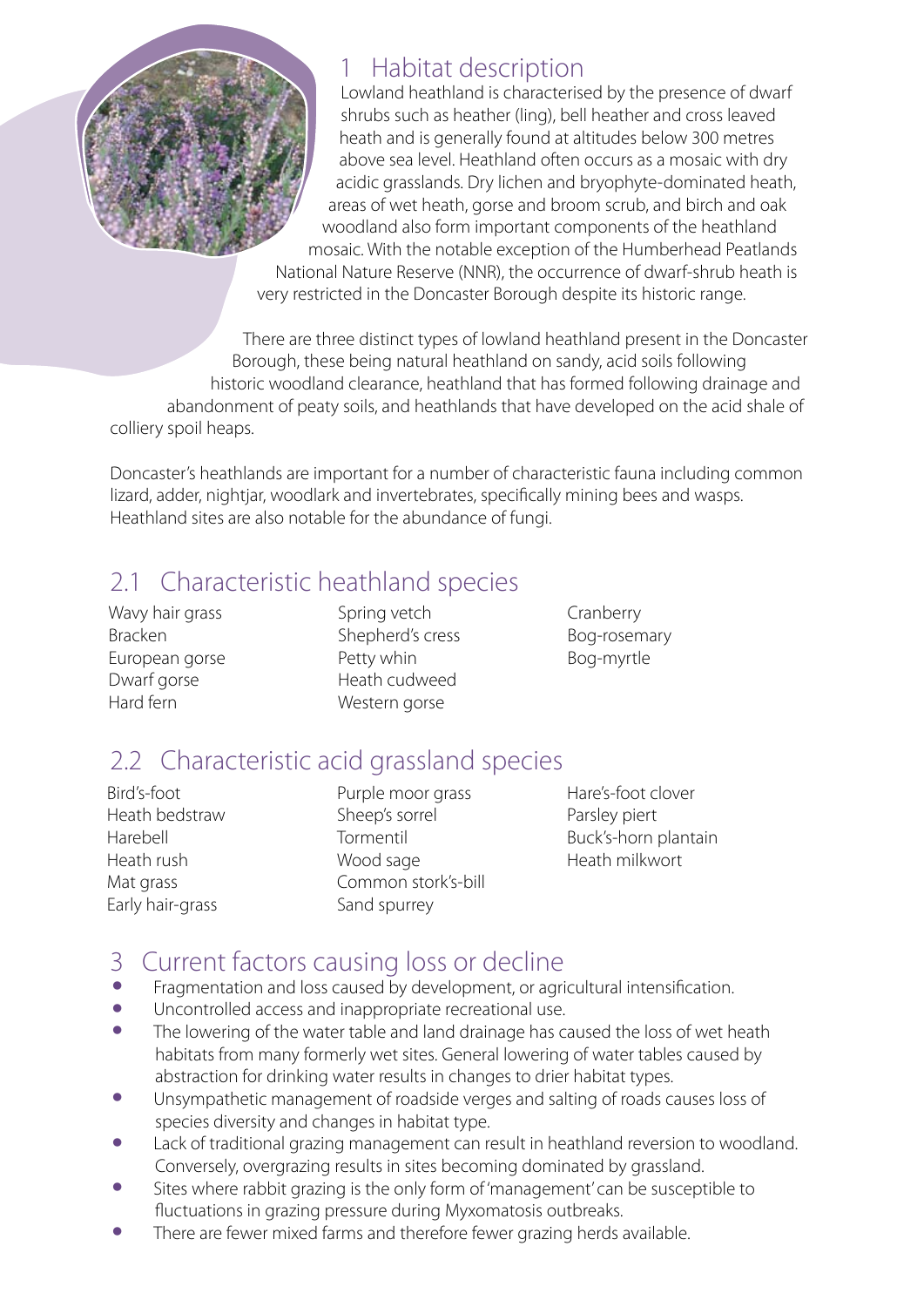#### 4 Objectives, targets & proposed actions

| Objective                                                                                                                                                                                                  | <b>Target</b>                 | <b>Ref</b> | <b>Action</b>                                                                                                                                                                                                                                                                                 | Lead & Partners                                                                                                                                                                                                        |
|------------------------------------------------------------------------------------------------------------------------------------------------------------------------------------------------------------|-------------------------------|------------|-----------------------------------------------------------------------------------------------------------------------------------------------------------------------------------------------------------------------------------------------------------------------------------------------|------------------------------------------------------------------------------------------------------------------------------------------------------------------------------------------------------------------------|
| 2) To restore degraded sites<br>and ensure appropriate<br>management of Lowland<br>Heathland/Acid Grassland<br>Mosaic.                                                                                     | 4 sites by 2010.              | 2.1        | Develop and implement heathland<br>management plans for sites in<br>public ownership. Review existing<br>plans to ensure compatibility with<br>HAPs and SAPs.                                                                                                                                 | <b>DMBC</b>                                                                                                                                                                                                            |
|                                                                                                                                                                                                            | By 2010.                      | 2.5        | <b>Extend Sandall Beat LNR to include</b><br>Doncaster Common (Golf Course)<br>and Doncaster Low Common<br>SSIs. Develop and implement<br>sympathetic management plan<br>for heathland and acid grassland<br>species. Review existing plans to<br>ensure compatibility with HAPs<br>and SAPs. | DMBC, Doncaster<br>Racecourse, Town<br><b>Moor Project</b>                                                                                                                                                             |
|                                                                                                                                                                                                            | 1 management plan by<br>2009. | 2.8        | Draw up Water level Management<br>Plans for sites with wet heath<br>habitat. Promote the need for<br>more sustainable water abstraction<br>policies.                                                                                                                                          | DMBC, Environment<br>Agency (EA),<br>Yorkshire Water (YW),<br><b>Internal Drainage</b><br>Boards (IDBs)                                                                                                                |
| 3) To create 2 ha Lowland<br>Heathland/Acid Grassland<br>linked to existing heathland<br>grasslands, woodland<br>and scrub habitats within<br>the Coal Measures and<br>Humberhead Levels Natural<br>Areas. | 2 ha by 2010.                 | 3.3        | Use new heathlands/acid grassland<br>to link existing woodland,<br>grassland and scrub habitats. Use<br>local provenance seed and plant<br>plugs to augment diversity of<br>species-poor previously restored<br>minerals sites.                                                               | DMBC, Farming and<br><b>Wildlife Advisory</b><br>Group (FWAG),<br>Natural England (NE),<br>Private landowners<br>NE - There are options<br>for arable reversion<br>to acid grassland and<br>lowland heath under<br>ESS |
| 4) Raise public awareness of<br>the importance and special<br>characteristics of Lowland<br>Heathland/Acid Grassland<br>Mosaics.                                                                           | 1 leaflet by 2008.            | 4.3        | Provide an interpretive leaflet<br>to explain the special value of<br>Lowland Heathland/Acid Grassland<br>and include a map showing the<br>location of the more accessible<br>sites.                                                                                                          | DBMC, NE                                                                                                                                                                                                               |

#### 5 This habitat in Doncaster

The following describes where in the Doncaster Borough good examples of this habitat can be found, however, named sites may be privately owned and therefore are not publicly accessible. For further information about this habitat and where it can be found in Doncaster see the 'Lowland Heathland / Acid Grassland Mosaic Habitat Action Plan'.